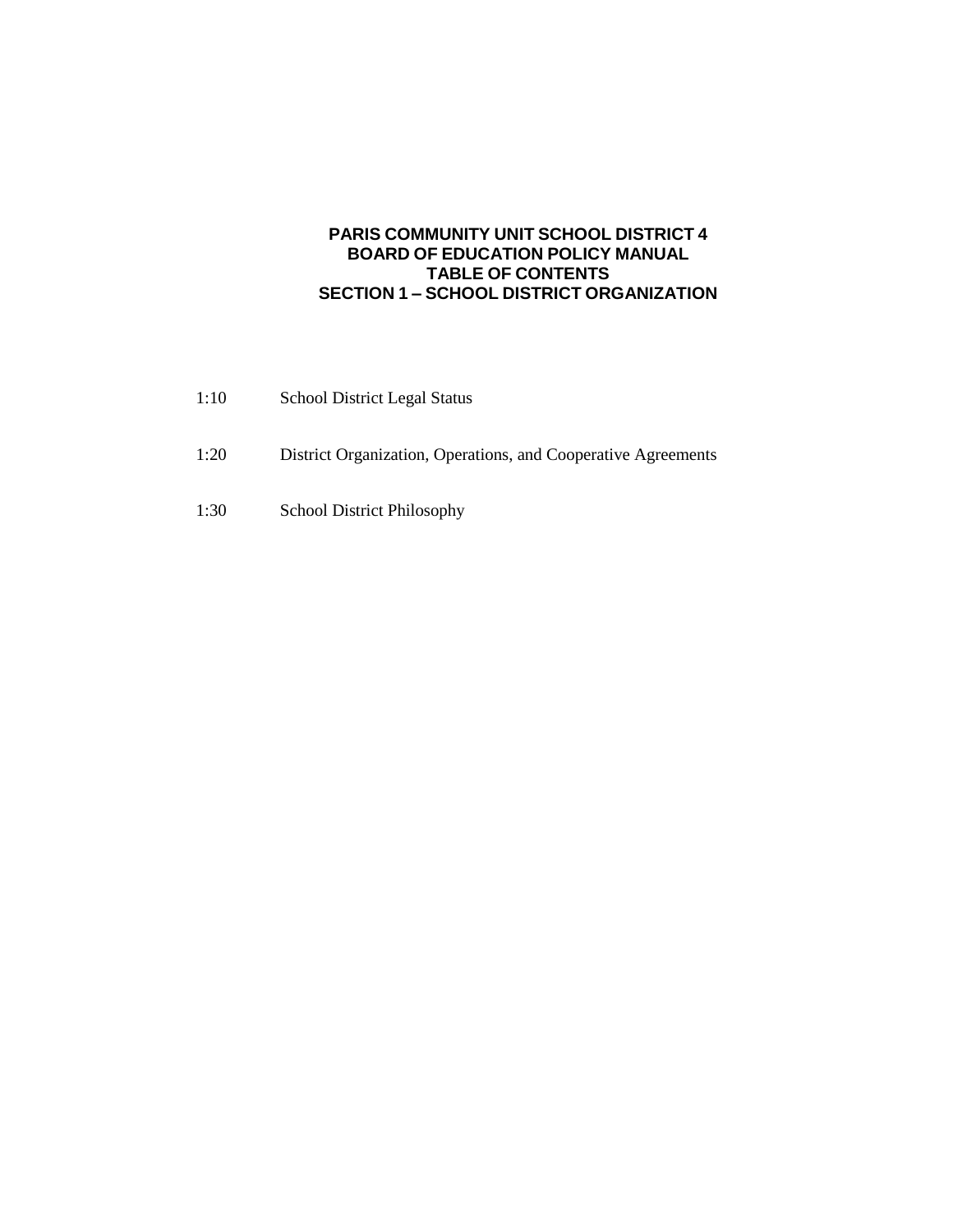## **School District Organization**

### **School District Legal Status**

The Illinois Constitution requires the State to provide for an efficient system of high-quality public educational institutions and services in order to achieve the educational development of all persons to the limits of their capabilities.

The General Assembly has implemented this mandate through the creation of school districts. The District is governed by the laws for school districts serving a resident population of not fewer than 1,000 and not more than 500,000.

The Board of Education constitutes a body corporate that possesses all the usual powers of a corporation for public purposes, and in that name may sue and be sued, purchase, hold and sell personal property and real estate, and enter into such obligations as are authorized by law.

| <b>LEGAL REF.:</b> | Ill. Constitution, Art X, Sec. 1<br>105 ILCS 5/10-1 et seq. |
|--------------------|-------------------------------------------------------------|
| <b>CROSS REF.:</b> | 2:10, 2:20                                                  |
| <b>ADOPTED:</b>    | April 12, 2000                                              |
| <b>REVISED:</b>    | September 14, 2011                                          |
| <b>REVISED:</b>    | October 12, 2016                                            |
| <b>REVISED:</b>    | August 11, 2021                                             |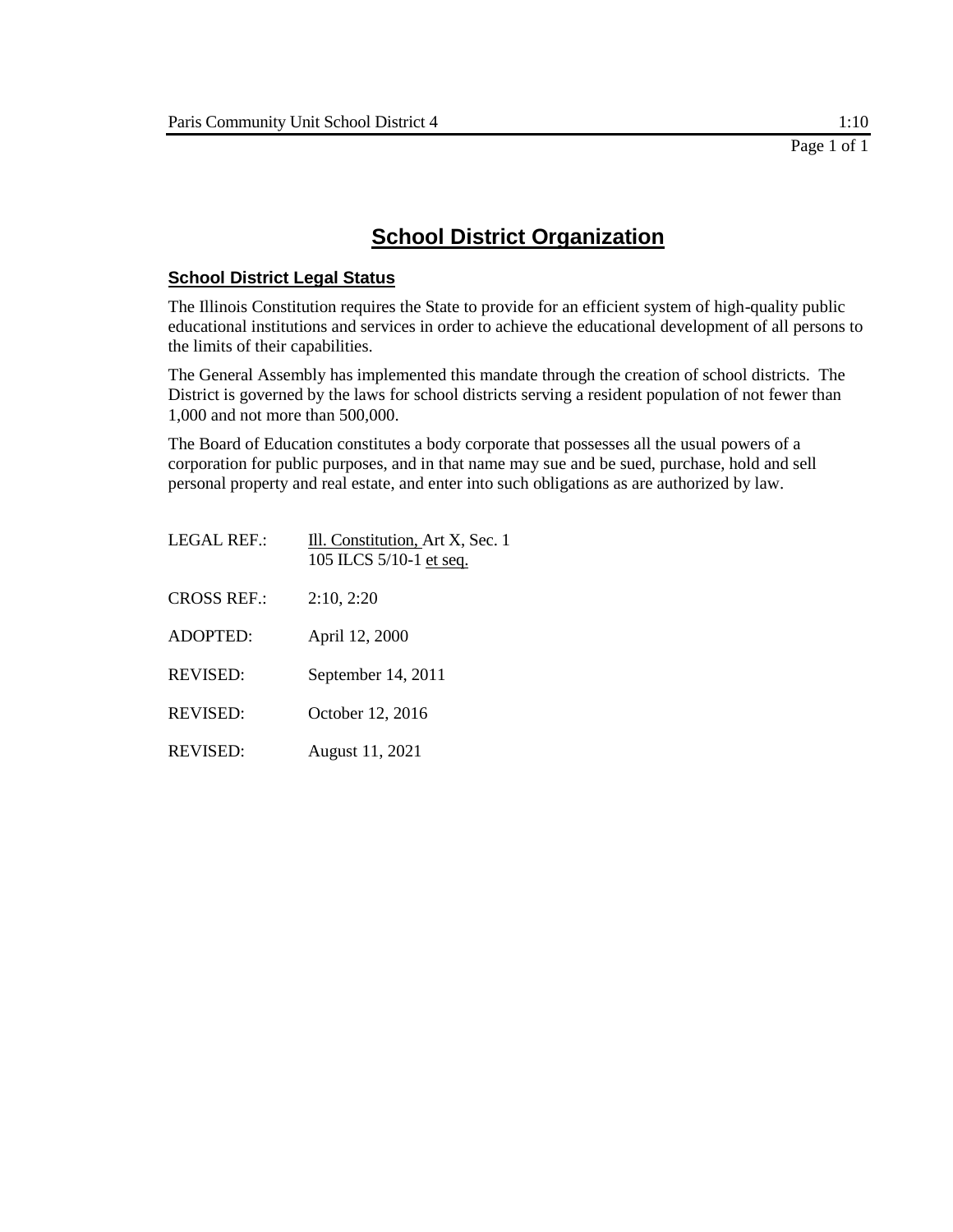## **School District Organization**

#### **District Organization, Operations, and Cooperative Agreements**

The District is organized and operates as a Unit District serving the needs of children in grades kindergarten to 12 and others as required by The School Code.

The District participates in the following joint programs and intergovernmental agreements with units of local government and other school districts in order to jointly provide services and activities in a manner that will increase flexibility, scope of service opportunities, cost reductions, and/or otherwise benefit the District and the community. The Superintendent shall manage these activities to the extent the program or an agreement requires the District's participation, and shall provide periodic implementation or operational data and/or reports to the School Board concerning these programs and agreements. The District participates in the following joint programs and intergovernmental agreements:

> *Eastern Illinois Area of Special Education Eastern Illinois Education for Employment System Pathways Bridges Head Start*

- LEGAL REF.: Ill. Constitution, Art. VII, Sec. 10. 5 ILCS 220/, Intergovernmental Cooperation Act.
- ADOPTED: April 12, 2000

REVISED: September 14, 2011

- REVISED: October 12, 2016
- REVISED: August 11, 2021